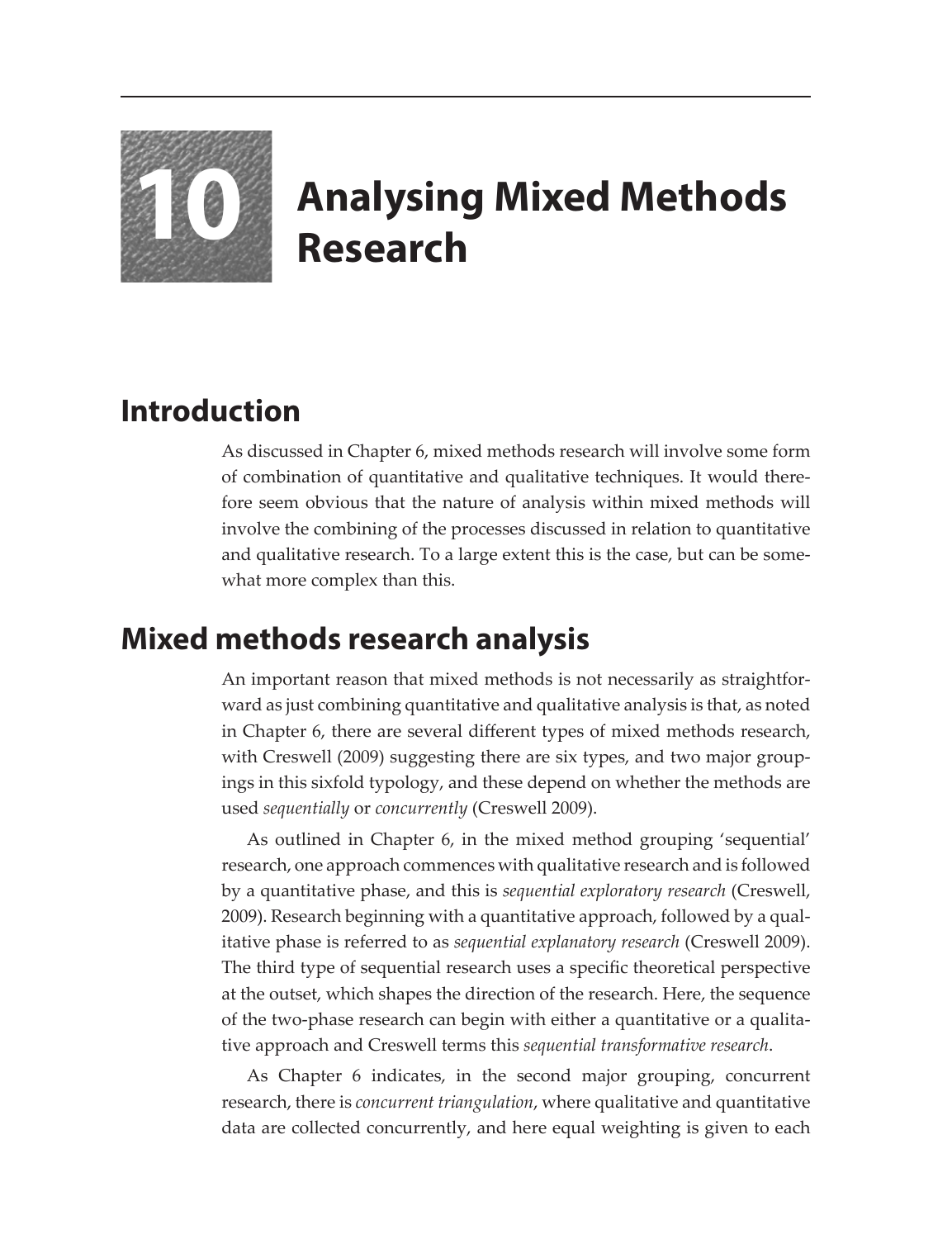of the qualitative and quantitative approaches (Creswell, 2009). However, in the *concurrent embedded approach*, there is one predominant approach, with the secondary supporting approach, (which can be quantitative or qualitative), embedded within the main approach. The last approach is the *transformative concurrent approach.* where the collection of both quantitative and qualitative data is guided by the use of a specific theory (Creswell 2009).

In relation to sequential mixed methods the process of analysis will be largely guided by whether quantitative or qualitative methodology was used first, and which came second. This will be so because it is very likely that the results of the first methodology used will have influenced precisely what was done in the second stage of research, when the other was used. Hence, if the first methodology was qualitative and made use of interviews, it is likely that the results from these interviews have helped in the second quantitative phase. If a questionnaire was used in the second phase, then interview results will probably have helped create questions that have been posed on the questionnaire that was used in the second phase of research.

 Case Study 10.1 provides a discussion of the processes involved in an example where qualitative research preceded a quantitative phase. This case study is closely linked to Case Study 6.2. in Chapter 6, where the processes of design and conduct in the qualitative phase of mixed methods research are discussed and also to Case Study 9.4. where the process of analysis of the qualitative phase of the research is discussed. In Case Study 6.2 the details of the decision-making process of the exploratory qualitative research phase are discussed and there is brief reference to how this was linked to the second quantitative phase. However, the results from the first phase are not presented or discussed in Case Study 6.2. Case Study 10.1 shows how the results of the first qualitative phase were analysed and then contributed to the design of the research in the second quantitative phase.

## **Case Study 10.1: Tourism Destination Quality: Analysis of sequential exploratory mixed methods research**

As Case Study 6.1 indicates, the research involved was an investigation into what tourists understand by the concept of tourism destination quality (TDQ). As it was considered that little was known about tourists' understanding, in the first stage of the research a qualitative approach was used. This involved the use of in-depth interviews, which were initially pre-tested and then piloted before a total of 41 interviews were conducted until a saturation point had been reached.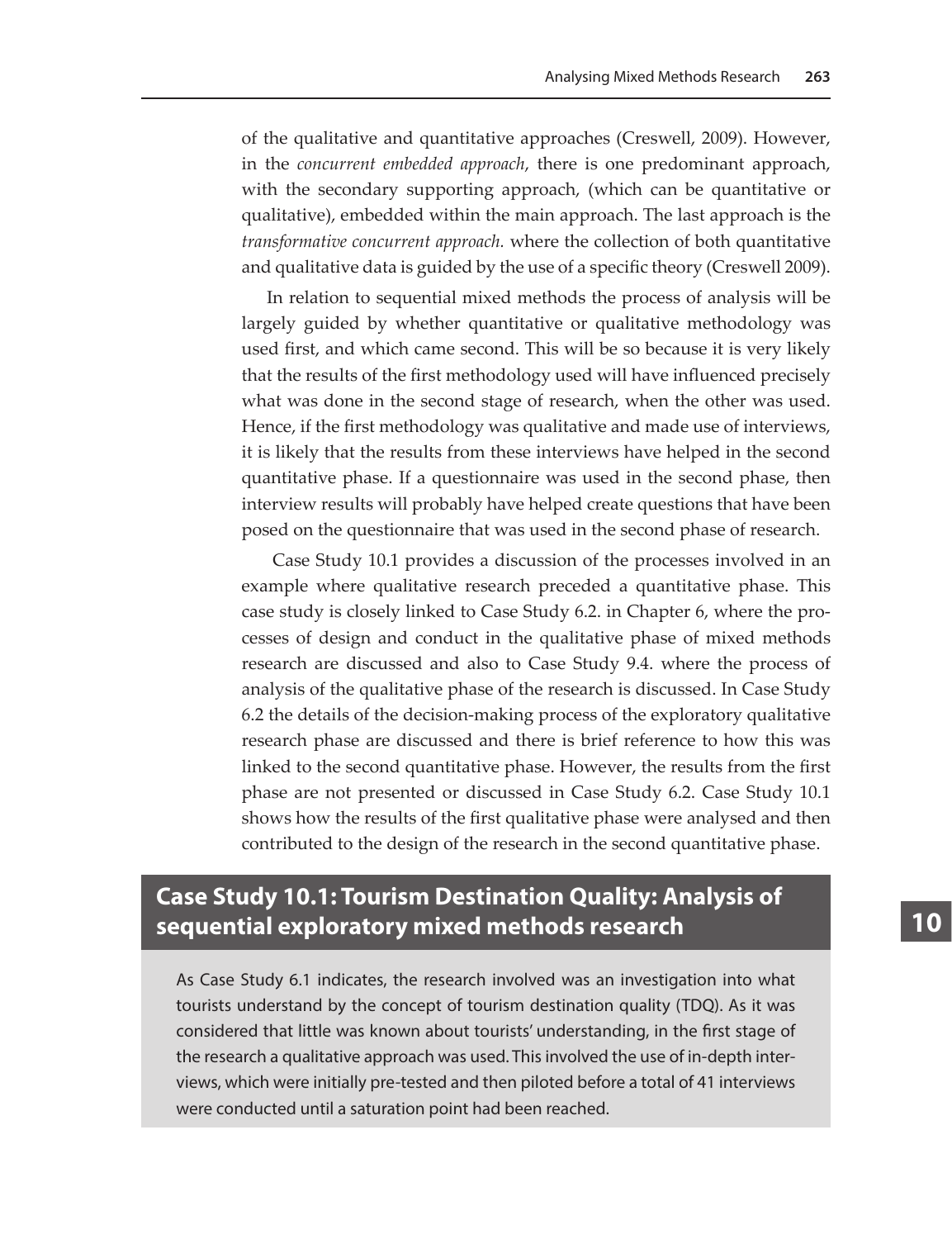The analysis of the results of the interviews using 'constant comparison' (Glaser and Straus, 1967) led to a number of attributes and dimensions associated with tourism destination quality and the step-by-step processes by which the data from the interviews was analysed is discussed in detail in Case Study 9.4. In addition, several initial categories that were generated in the analysis were reviewed and a number of them subsequently merged. However, in summary, the analysis revealed 75 attributes of destination quality which were then grouped into 12 dimensions.

Having obtained results from the first qualitative phase of research it was now possible to consider what to do in the next phase. A decision was then made to follow up the qualitative approach with a quantitative one. The use of quantitative research in the second phase was intended to provide an opportunity for findings from the qualitative phase to be assessed and evaluated, using a larger, more representative sample of the population of tourists. Also, it was believed that a quantitative approach would enable an assessment of whether there were any significant differences in responses among tourists, based on their socio-economic and travel characteristics. Therefore, a quantitative survey research approach was adopted which involved collecting data about respondents' characteristics and opinions.

As the intention was to create generalisable findings from a larger, representative group of respondents than those involved in the qualitative phase, the quantitative research technique deemed appropriate was a questionnaire survey. Therefore, the attributes obtained in the qualitative stage were turned into statements which were inserted into a printed questionnaire. These were set within a 7-point Likert-scale, where '1' was 'Strongly Disagree' and '7 'Strongly Agree'. These statements became the key stimuli as questions on the survey used in the second phase, along with closedended questions focusing on respondents' demographic and travel characteristics.

The questionnaire was pre-tested using students from the University Business School, then piloted at a UK shopping mall involving 40 tourists, with minor modifications to the closed-ended questions being made. The revised questionnaire was then distributed at two airports (London Luton and London Stansted) which were regarded as 'neutral' locations – i.e. not specific tourism destinations. A total of 806 questionnaires were distributed and 752 completed, usable questionniares were obtained.

The respondents' score for each of the 75 statements had to be in the range 1-7, because of the use of the 7-point Likert scale, and descriptive data analytical techniques using SPSS for Windows were employed to indicate which attributes and dimensions tourists most strongly associated with TDQ. The most commonly used descriptive statistics, mean and standard deviation scores, were calculated for each attribute and dimension, and then ranked in a descending order, based on mean